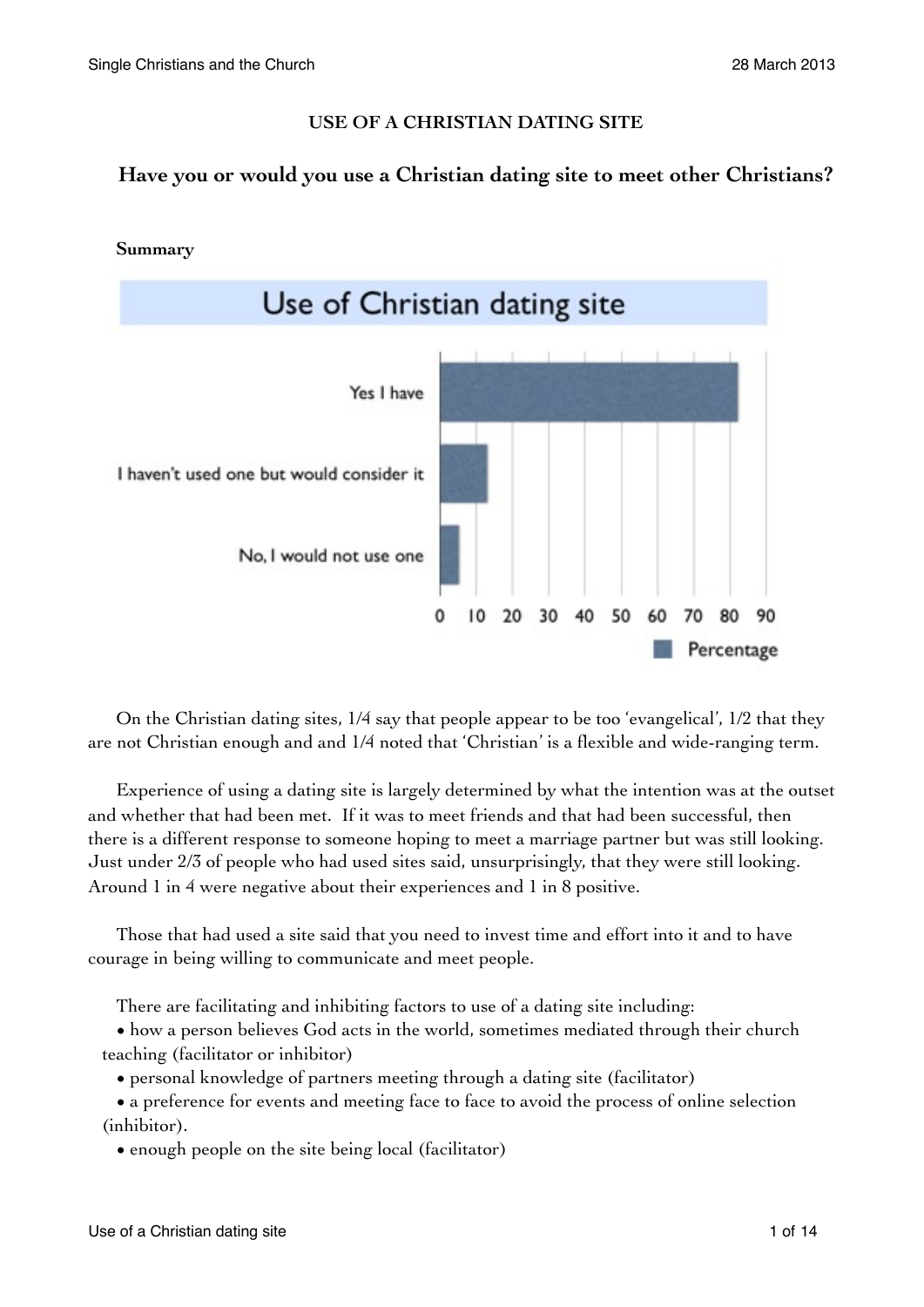## **Overview**

2,477 respondents answered the question: **Have you or would you use a Christian dating site to meet other Christians?**

|  | 82 % Yes I have                               |
|--|-----------------------------------------------|
|  | 13 % I haven't used one but would consider it |
|  | 5 % No, I would not use one                   |

Because this was a survey run by a Christian dating site and primarily marketed to members, the results should not be generalised to all Christians. However the question gave an opportunity for those who had used such sites to comment on their experience, which over half the 664 did in responding to **Any additional comments?**

All the comments were analysed, using a coding scheme suggested by the structure of the question. They covered the following:

HAVE you ….

Over half of those surveyed took the opportunity to describe their experiences of using a Christian dating site, one third of them making specific comments. We will take these at the end.

- Did they describe their experience neutrally, positively, negatively or with or without success?
- Observations about the men-women inbalance
- General assertions about the other sex
- Importance of locality
- Comments and thoughts about age
- Presentational factors
- Behavioural factors
- Self-reflection

Have you or WOULD you use….

Responses described drivers and inhibitors in the following areas for using dating services:

- Apprehension relative to beliefs about how God works in the world
- Stories of success of others
- As a last resort because there was no other option
- General caution about using dating sites in general, worried about others who do so, doubting the effectiveness of the process or preferring to meet first in person.
- Cost of joining some services
- Access to and familiarity with computers

Over a quarter of the responses addressed one or other of these.

Have you or would you use a CHRISTIAN dating site…

What is the difference for people between a dating site that is Christian and one that is not? Although there were not many comments in this area, those that did focussed on two areas:

- Expectations of what a Christian dating service would provide
- Comparison with dating services not specifically labelled as Christian

Have you or would you use a Christian DATING SITE to MEET…

Use of a Christian dating site 2 of 14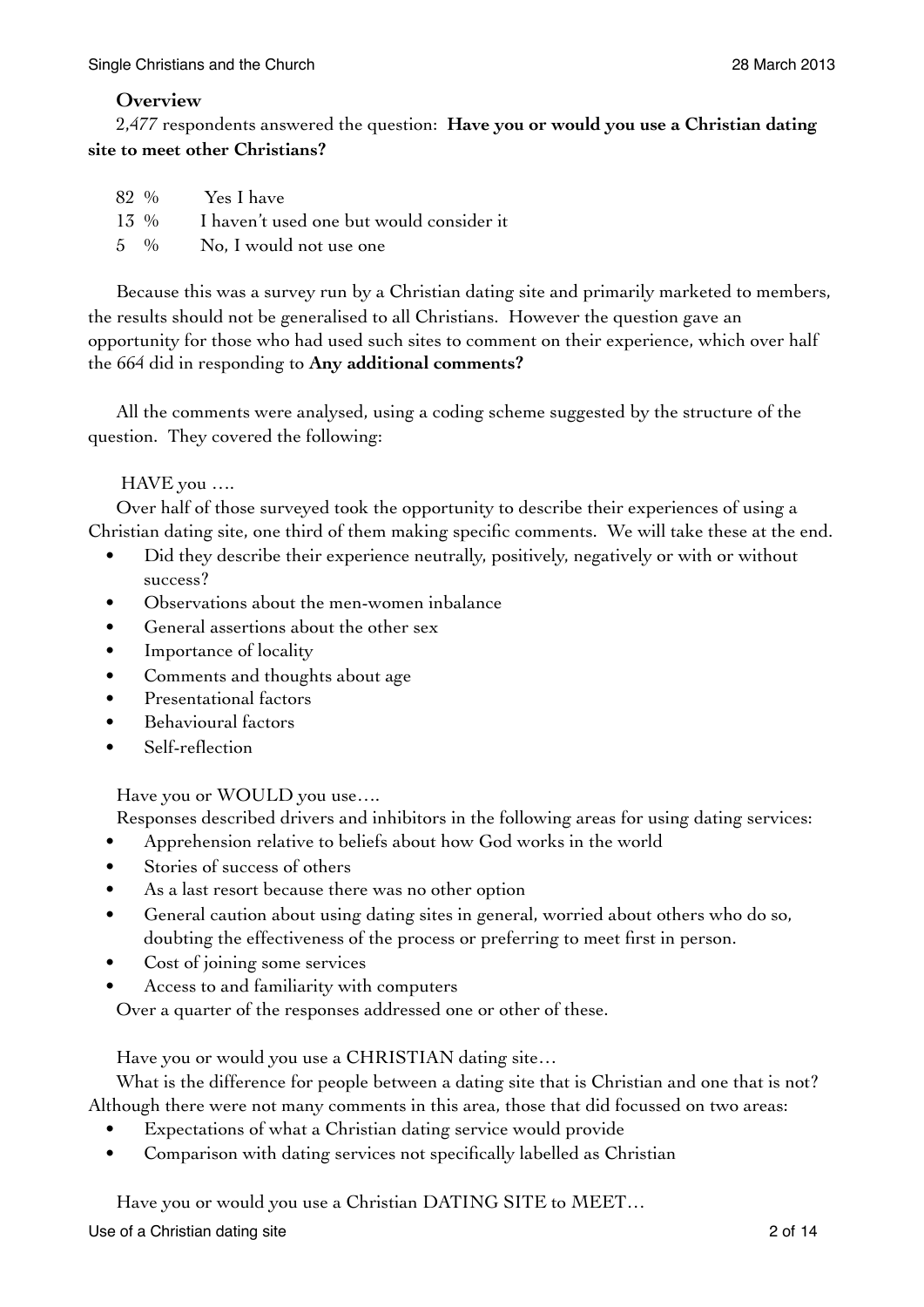There were some interesting differences in expectation from a dating site in terms of what it offers = both in terms of its purpose (is the dating on or off the site) and intention (friendship, relationships). There were also suggestions for additional functionality.

- What is a dating site for?
- Suggestions about how the site operates.

Have you or would you use a Christian dating site to meet other CHRISTIANS?

Comments discussed the idea that for some labelling themselves as Christian might be a generic term as being part of a Christian country and for others some very well-defined such as 'Evangelical born-again'. Views were expressed both ways, based on experience and expectation.

What does Christian mean for those who describe themselves thus?

## **Drivers and inhibitors to use of a Christian dating site**

#### **How God works in the world - beliefs inhibit and facilitate use.**

Some thought aloud into the survey about the way they thought God worked in the world and about whether it was OK to use a dating site or not from a Christian perspective.

*• Seems to be the real dilemma between getting teaching in churches that suggests God has a plan for your life (including a possible partner) and then we need to wait on Him versus dating websites where you need to try and 'sell' yourself to potential candidates. T*akes a lot of energy and courage. (506)

*• I have personally been selective about who I have told, because some Christians I know disapprove and think that if it's God's will, it should happen without us being proactive like that, especially as a woman… I want to tell them not to apply for any jobs next time they are unemployed, because if God means them to have a job, they can just in the house and wait for him to bring them one!! (364)*

Since 4/5 has used an online dating service, the comments mainly came from those explaining why they did not do so. They sometimes appeared to set their pro-activity against God's will for them.

*• But I stopped doing it, I cannot see myself paying to meet that person, when if it is not the choice of God, I would be just choosing what my eyes see, not God's choice. (16)*

*• Not happy about it really, so after a couple of weeks, I just didn't bother and believe that if I am to remarry it will be through God's intervention. (106)*

*• I ..feel that you are taking God out of the equation (169)*

*• I feel for me that it would be giving up on God's plan and trying to make it happen for myself. I'd rather wait for His best (365)*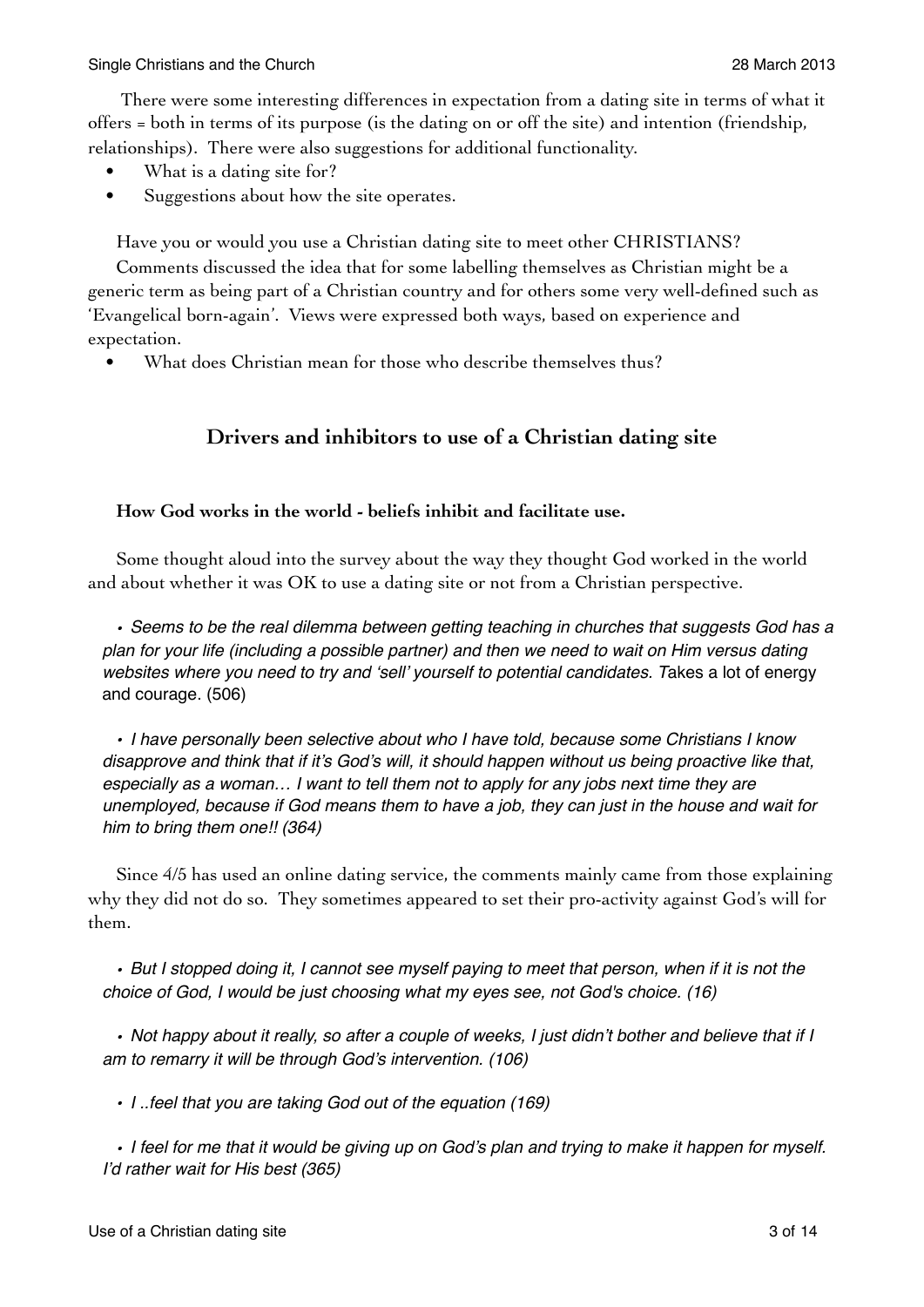- *• I feel I'm looking for someone and not trusting in God to find me a life partner (415)*
- *• Not happy about it really so after a couple of weeks i just didn't bother and believe that if I am to remarry it will be through Gods intervention. (106)*

Some were positive that online dating services are part of God's activity

*• I believe in using the tools that God provides - if that is a dating site, then I'll use it! (330)*

*• But I am glad I have given it a go, who am I to judge where God can't work? If He knows I am to meet someone on the Internet, then so be it. (502)*

*• It's great that this is becoming more acceptable. However I have personally been selective about who I have told, because some Christians I know disapprove and think that if it's God's*  will, it should happen without us being proactive like that, especially as the woman.... I want *to tell them not to apply for any jobs next time they are unemployed, because if God means them to have a job, they can just sit in the house and wait for him to bring them one!! I would*  like to see more training/awareness for leaders re how it feels to be single, how to support *singles, stupid things not to say etc. Difficult though, because those who need to hear it won't listen! (364)*

*• Have prayed and waited and trusted God for years - my hopes and dreams and trust (and heart) are nearly broken - but not my faith - so maybe God helps those who help themselves here's to Christian Connections (79)*

*• Just signed up to Christian Connections - it's been really helpful to my friends, and because they are Godly, I don't feel like I'm striving, whereas a while back I'd have felt like I was taking things into my own hands rather than letting God do it. (194)*

Churches, some say, do or did not approve.

*• I also found that in the past that churches can be quite derogatory about online dating, which is completely wrong. (73)*

*• Happy to say that there is less of a stigma attached to Christian dating sites these days… (429)*

Some particular comments made by people who are divorced (and others about them).

*• …Whether it is right for me as a divorced person with a former spouse living. Were I to hear my husband had died, I would go for it whole-heartedly. (416)*

## FACILITATORS **Success stories as a driver**

A strong positive driver to joining an online dating service was knowing others who had success in their use of online dating: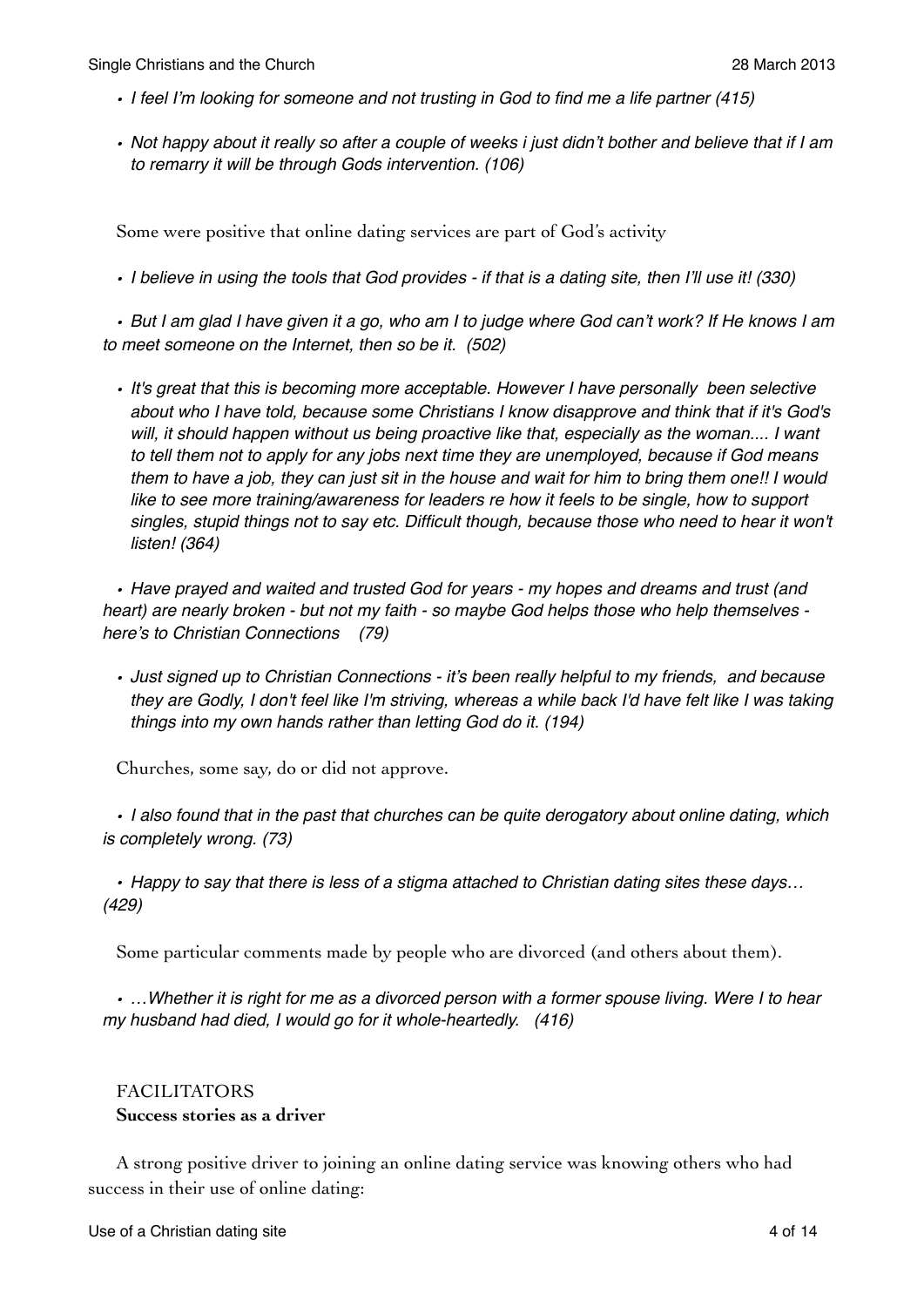- *• My friend met her husband on a dating site. They've been married for 10 years (263)*
- *• I have a friend who found her husband on a Christian dating site; personally I haven't found it very productive" !!! ...well, so far anyway! (343)*
- *• I positively promote it, it seems far more effective than any other method, two of my friends are now married as a result, praise God. I tend to liken it to giving your details to a job agency.....which is exactly where all the jobs are! (414)*

*• 8 of my boyfriend friends, my sister and a good friend of mine (who I was bridesmaid at her wedding) all found their spouses on Christian Connection (197)*

## **Online dating as the last resort**

A lesser driver was the 'no option' or 'last resort'.

- *It's a last resort! There's such a pitiful lack of forums for meeting up with other single Christians. (413)*
- *• I have used a dating site as a last resort! (70)*

## INHIBITORS **In selecting am I being judgmental or expect perfection?**

Although there were some comments about a shopping mentality that selecting people to approach and that it was choosing by appearance. Some commented that they experienced they became 'judgemental' in selecting or not selecting people with whom they might begin an online conversation. Others were criticised for expecting perfection.

- *• I don't like them as they feel very judgemental and I don't feel comfortable knowing friends can see my profile! I also am aware that what I think I want isn't necessarily what I need... (166)*
- *• Awful experience, sorry. Didn't like the person I became, "boy shopping" based on photos and a few stats. Plus the potential for disappointment when eloquent writers fail to match that with conversation. (132)*
- *• I believe it is important to get to know someone, we can discard someone whose photo isn't good or they are not good at completing a profile. (582)*
- *I think it is good that they are there for people but feel that there is too much emphasis on looks, image etc - encourages people to expect perfection (70)*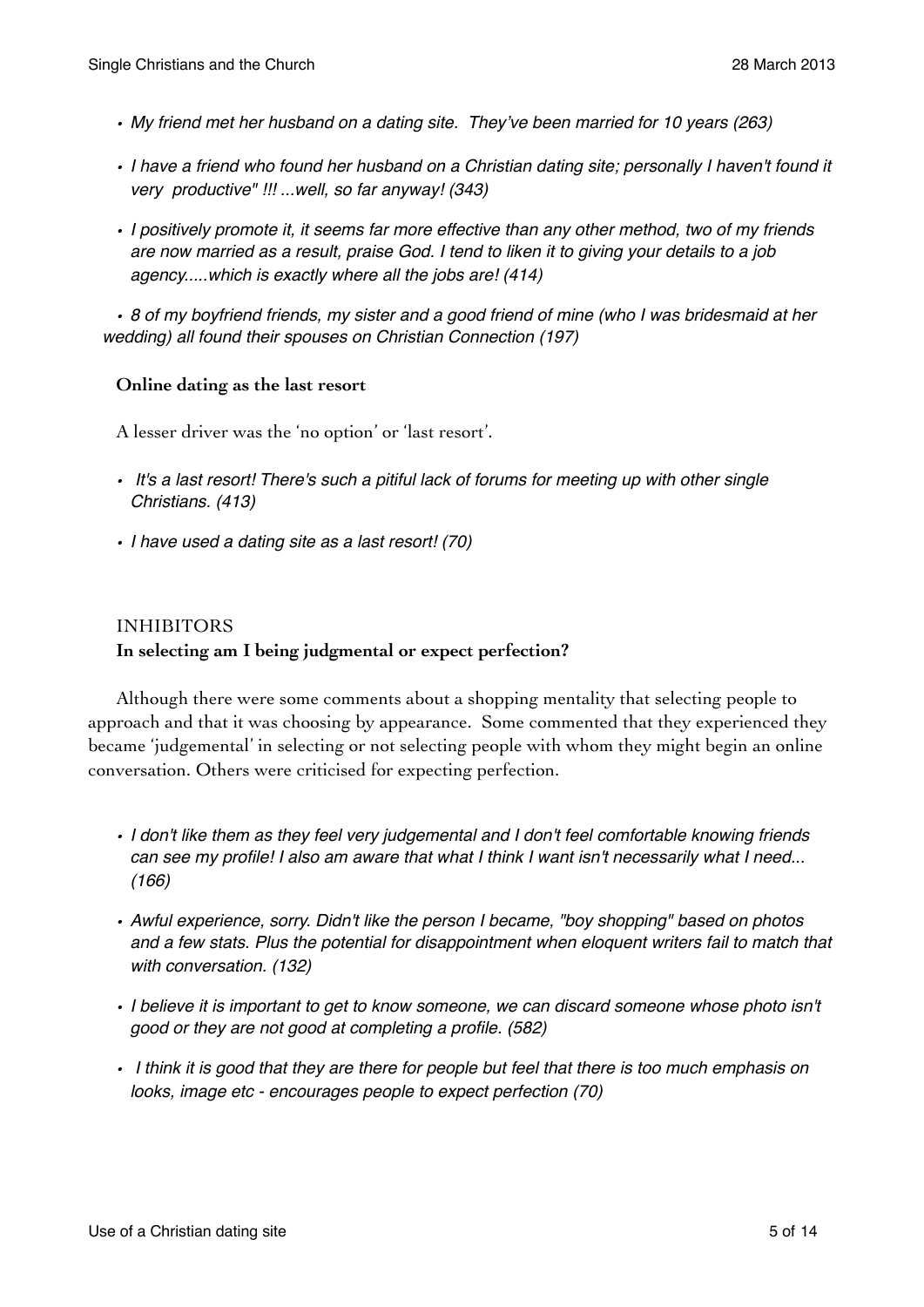#### **Prefer to meet face to face**

Most of the specific comments covered the desire to meet more face to face, in events, Christian holidays, etc. They expressed that it was more natural to meet in person, or for eyes to meet across a room.

*• I feel it's really sad to use a dating site… I am fine with Christian events and socialising (256)*

*• The thing is that you can like the picture of someone, but when you meet the person it's a different story (243)*

- *• I belong to Christian Connection, which is probably the best dating site I've seen. All dating sites have the problem that you get to know the facts, but not the person - they opposite way round to when you meet people in real life. (484)*
- *• Used a number but difficult to get a feel for a person. Would prefer meeting someone face-toface! (35)*
- *• Nothing beats meeting someone face to face and knowing their friends, family, lifestyle etc. (45)*
- *I prefer to meet people face-to-face, though, e.g. at an event. I think everyone just puts their best points forward on a dating site, and for some people their hopes could be raised too high. I find it more natural to meet at an event or short holiday - I would want to see how a*
- *• I don't really think Christian dating sites are the answer but it would be good to have more social activities for Christians that didn't cost the earth. (221)*

#### **Cost of dating sites and familiarity with computers**

For some the cost of being a member or lack of familiarity with computers proved inhibitors:

- *• Very expensive and very few (paid up) people in my area :( (33)*
- *• I find it very sad that everything costs so much!! I'm limited as I struggle financially (51)*
- *• Being a single parent have joined sites before but could never afford to become a full member because of the cost. (119)*
- *• The problem is that I am not really a computer person at heart and do not like the medium. I also do not feel comfortable waving at a bunch of men or initiating a lot of conversation. (27)*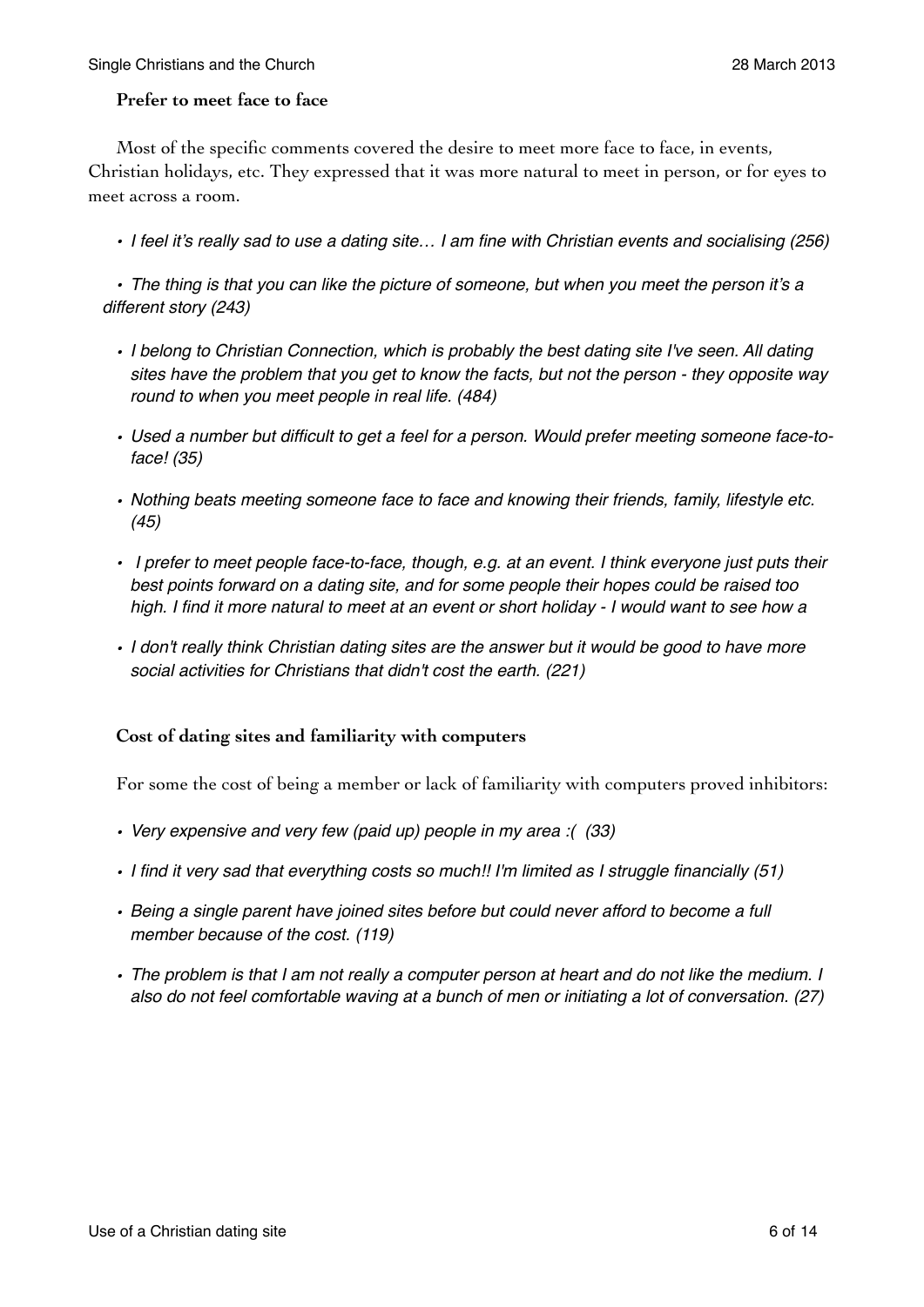## **Have you or would you use a CHRISTIAN dating site…**

Some people commented on the difference between a dating site that is Christian and one that is not. In other words they applied the Christian as an adjective to the dating site itself. Although there were not many comments in this area, those that did focussed on two areas:

- Expectations of what a Christian dating service would provide
- Comparison with dating services not specifically labelled as Christian

Within a generally positive view (which one would expect given the survey sample), 8 had expectations that a Christian dating sites might filter out some members, for example those that lie, or the separated or divorced (3 people), others filtering adverts that might appear, and the remainder in responding to complaints.

- *• Some of them don't really understand the issues properly, and allow inappropriate advertising on the sites or allow people on who are spiritualists etc. (312)*
- *• I used another site and was attempted to be scammed three times, by men pretending to be Americans or Europeans working abroad, Christians, or working in the UK. I contacted the website, no response to any of my concerns. (42)*
- *• It doesn't help when people lie about themselves. It really wasn't something I expected from a Christian dating site and really put me off. (447)*
- *• I have but I find that there is very little difference between the type of man you meet on Christian on non Christian sites. I had hoped that men on Christian sites would be more considerate etc but that is clearly not the case. (218)*

8 said that they thought a Christian dating site was essentially the same as one without that label. 15 preferred to meet Christians on non-Christian sites, because of the greater numbers of people there, increased activity, better men-women balance, communication, or functionality. For example:

- *• Yes but the pool of men was TOO small compared to Match and E-Harmony (246)*
- *• Eharmony is certainly the best for privacy and matching only your matches see your profile, so as a woman, you cannot be bombarded by men who only look at the photos. (58)*
- *• My friends who have used online dating have said it is better to use a general site and stress your faith is very important. They say Christian dating sites attract weird people! (334)*
- *• I find I get more responses from non christian dating websites as the guys on the christian sites either don't respond or try to get you to tick all the boxes for that perfect person (549)*
- *• I found that there was a lot of passivity on these sites in comparison to non-Christian sites where men will initiate contact and make it clear if they are interested or not. The Christian sites tend to reflect the same problems of the Church. (528)*
- *• I found it to be very judgemental in attitude and ticking boxes found non christian sites more open and chatty - will not use a christian dating site again (570)*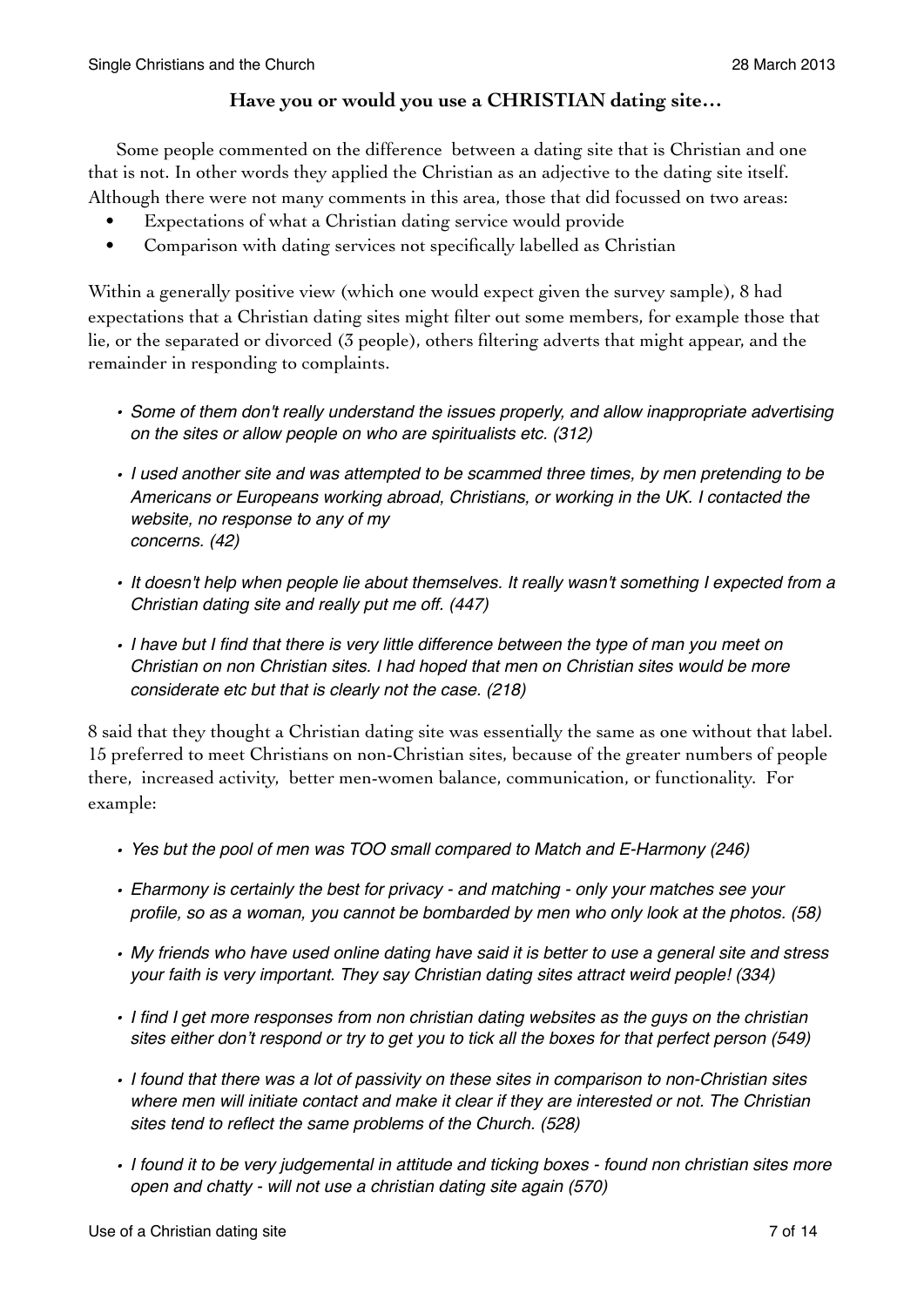## **Have you or would you use a Christian DATING SITE ….**

 There were some differences in expectation from a dating site in terms of what it offers, both in terms of its purpose (is the dating on or off the site) and intended outcome (friendship, relationships). There were also suggestions for additional functionality.

Like any tool or service, people find a variety ways to use a dating service. Some expressed concern people were there to form relationships, others rejoicing in the intentionality to do so. Some said that they had made good friends through dating services (an option that is presented in many), some disappointed that they hadn't found a relationship but only friends.

To make friends:

- *• However to meet friends as I am stuck in the stereotype capsule of old values and believing it may not be the right thing to do (650)*
- *• I am not looking to date but am looking to make friendships with men in a safe environment (467)*
- *• I do appreciate the chance of meeting other christians and getting to know people on a friendship level. And who knows one day I may find someone this way! (479)*
- *• I am not looking for a wife, but seeking to widen my circle of Christian friends (male and female). (585)*

Different women said that men were only looking for wives, that they were only looking for sex, and that they were only looking for friendship:

- *• It wasn't for me. It takes too much time and effort with little fruition.Plus they are all looking for a wife! (The usual Christian obsession with marriage rearing its head again.) What's wrong with looking for a girlfriend?! (613)*
- *• Depends on their take on being christian, sadly many are just looking for a sexual relationship (30)*
- *• I found a lot of the men on the site were not really interested in meeting a partner. I tried several sites and saw the same profiles on each site. After several months away from the site I returned and found the same men still looking. There are more women than men on these sites so it was strange to see this. Having met some of the men in person it is no surprise that they are still single. I think people on the Christian sites are not serious in their search for a marriage partner, they seem to be more interested in using the site to widen their group of friends and acquaintances. I no longer use the site but look at the discussion boards. Sometimes they have very lively debates going on. (273)*

Intentionality towards dating and relationships

*• Online dating is great! I think it's much better for meeting people than in church - there's a level of intentionality that often doesn't exist in other Christian settings and people online have often given much more thought to what they are looking for, which makes for some very positive connections and a fun dating experience. (518)*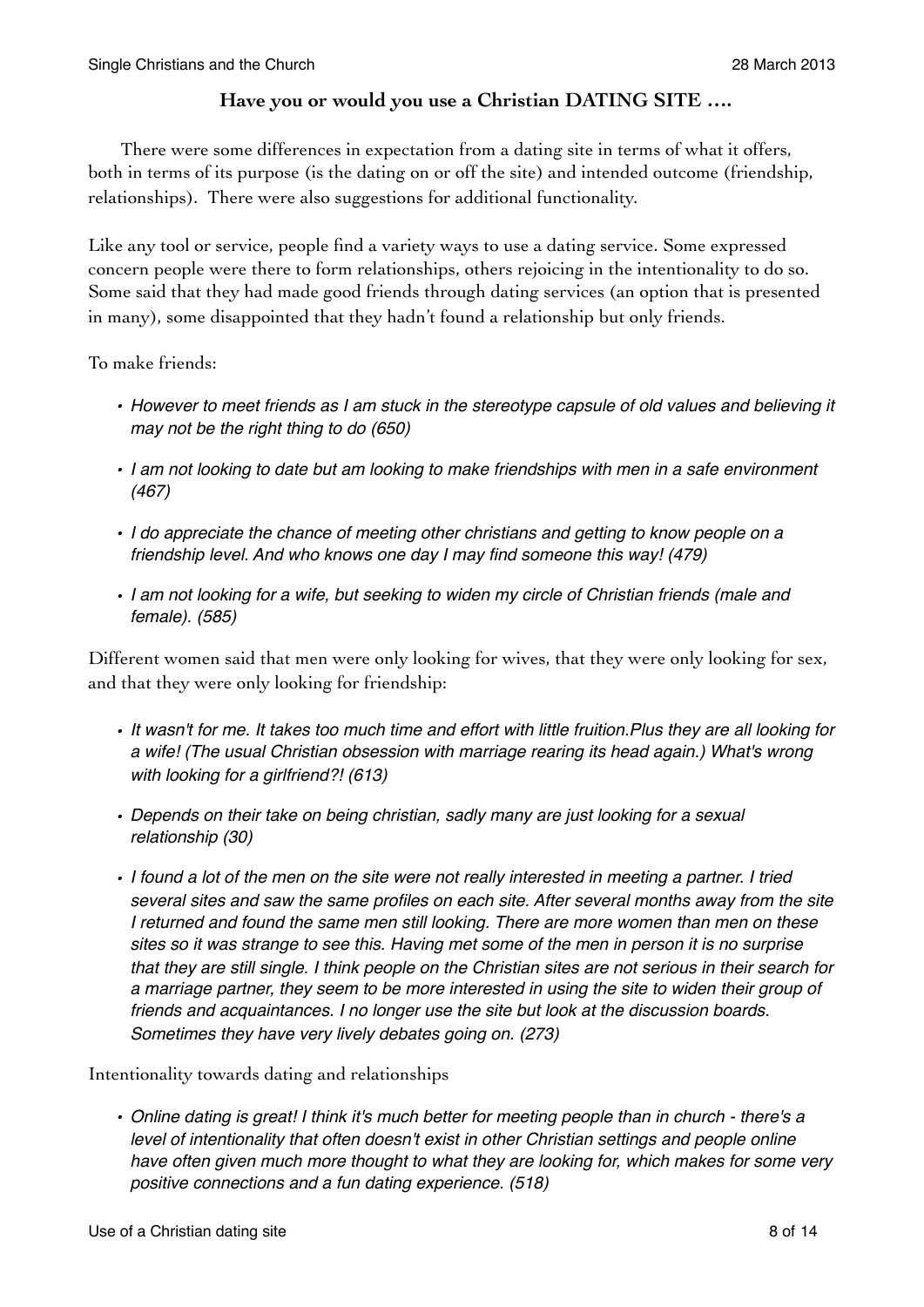Identifying people to meet

- I *also am aware that what I think I want isn't necessarily what I need... I kind of used it more as a way to meet up with people local as quickly as possible as I am much more of a face-toface person. (166)*
- *Would not use for dating but would use for meeting other christians (155)*

#### **Suggestions for making a dating site work better**

In reflecting about their use of dating sites and how it would help them, 10 made suggestions about what functionality would help them. (Additional ones that are similar can be inferred from the comparison of non-Christian dating sites in the previous section).

This include:

- More sophisticated search in order to find likely matches
- More question and answer options
- Chat facility to person of choice
- Control over who sees a photo
- Online forums
- Videos
- *• The best is Christian Connections but it uses a crude search engine which often 'matches' you with someone who does not regard you as a match. (617)*
- *• It would help if before joining we were able to have more than the three set answers as to communicate as some times i would like to say hello first and have a little communication this has stopped me communicating with a possible candidate as to join straight away there hasn't been any one that has attracted me yet. I had a slight interest but no way of initial communication other than set response. (402)*
- *• I wish that dating sites would be more flexible (e.g. allowing members to have control over who sees their photos). (436)*
- *• I enjoy the CC site immensely but it is limited/limiting in its ability in some respects especially in a feedback capacity. For instance - if one is getting no waves/mail - how could the profile be improved? Could there be some almost 1:1 help in addition to the general FAQ stuff for those who wish it, and some of the etiquette - if one has a conversation going and then a few days elapse, how do you play it? If I start another conversation will they think 'oh dear - not \*\*\* again' or if you don't will they wonder if you didn't like them when really you did but don't want to seem pushy? It's great on many levels but not always for dates :) The*  facility to perhaps start a topic anonymously so that posters wouldn't be able to see what *areas you are personally struggling with would be good. (461)*
- *• Truly I cant really think what kind of person I am or who I would suit. Difficult to decide. Wish they had videos as I would like to listen to them first (550)*
- *• The man I have met now I did meet previously on a Christian dating site and rejected him but when I got to know him over a period of time on a separate Christian forum site it was the*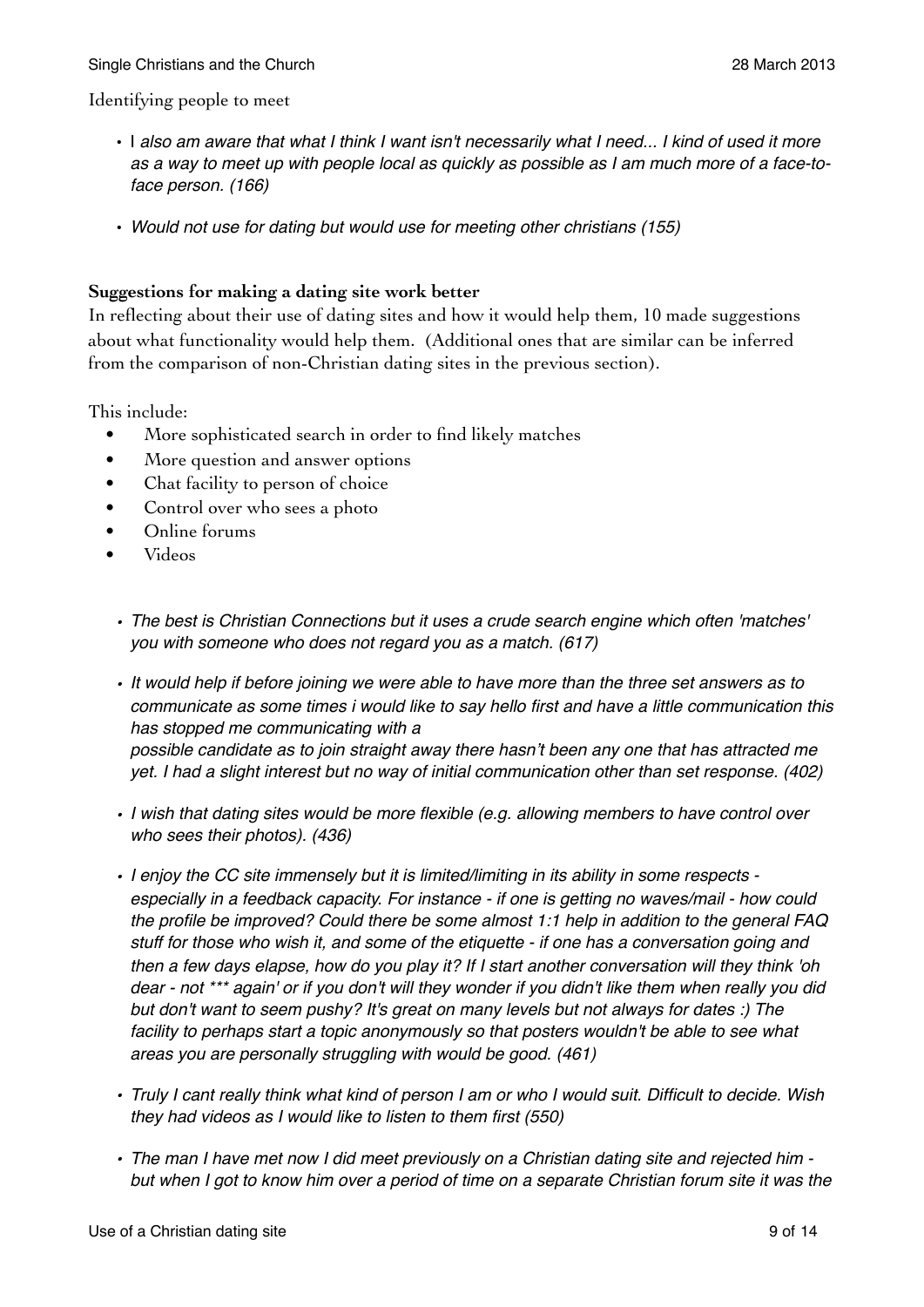*man himself rather than his appearance that I got to know and fall in love with after we met up with for a coffee. (153)*

## **Have you or would you use a Christian dating site to meet other CHRISTIANS?**

42 respondents made comments about the 'Christian-ness' of people on Christian dating sites. A quarter of these comments recognised that such a descriptor is one that is 'loose, flexible, broad'. Half were more negative in that they had experienced people as non-Christian - not 'Godly'. And the remaining quarter found other members on the site more fervent in some sense than themselves: 'too evangelical'.

'Christian' has a flexible meaning (25%)

- *• Have become aware that "christian" is an elastic description, if you understand what I mean. (88)*
- *• I find them a bit of a mixed bag, especially in terms of what counts as 'Christian'; but I have had some good dates and met some nice people through them too. (536)*

'Christians' are not really… (50%)

- *• There are lots of people on them who say they are Christians but don't have a true grip of what this means and aren't born again. (219)*
- *• I've found a disappointing proportion of men on some sites aren't really committed Christians (624)*
- *• Even though I've used one, there are a lot of people on the site looking for dates or relationships, and are not committed christians. (578)*

'Christians' are too evangelical (25%)

- *While I support the principle, I think the way your site in particular words things can lead to a somewhat 'serious' Christianity being projected by many users in a way that I'm not sure is typical of those Christians I tend to meet in daily life. I feel there would be benefit to allowing users to present themselves as happy committed Christians (which I would consider myself to be) without necessarily appearing as candidates for full-time ministry (which I'm not). (503)*
- *• A lot of the time when using the site I don't find anyone on there who either appeals to me or whose religious expectations i could live up to. (464)*
- *• I often look at them but have not had the confidence to make that jump. I am concerned that others may be too strict in their beliefs.(298)*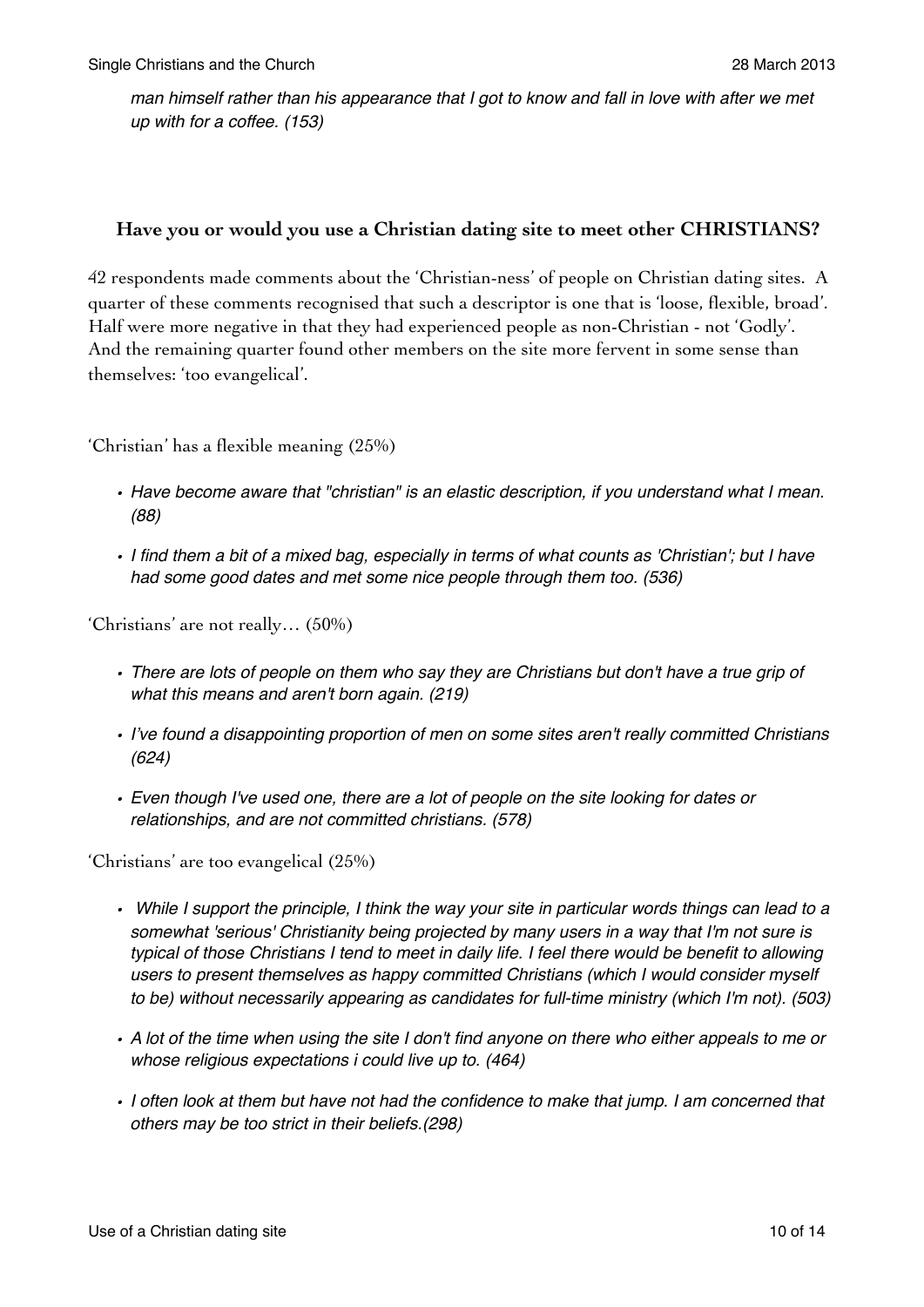## **Experience of using online dating sites**

Almost two thirds (63%) commenting about their use made neutral comments or that so far they had no success (the latter predictable from the sample). Just under 1 in 4 (24%) were negative in some way about their experiences and just over 1 in 8 (13%) positive.

#### **Lack of success**

- *• With very little success I should add (193)*
- *• No success (245)*
- *• With no or little luck (so far) (466)*
- *• I'm an attractive woman who they accidentally put as 36-40 (I'm 42 but look 35). I was on Fusion101 for 3 months and in that time 1 person wrote to me. (234)*

#### **Negative comments**

- *• I have and have been disappointed…. (367)*
- *• A bit disastrous (465)*
- *• Still using it but I hate every minute (427)*
- *• See previous comment. It was a pretty negative experience, where I learnt to be rejected, learnt about who I am and what I'm looking for, communicated with guys that didn't seem to know what they wanted. I could go on....! (640)*

#### **Positive comments**

- *• It has been good to meet a variety of lovely men (190)*
- *• There are a lot of strange men out there, but I've met a couple of great guys (230)*
- *• Actually I have met some fantastic Christian females through CC (429)*
- *• Only place I've met single Christian men and have made some good friends of both genders (72)*
	- *• I used a dating site several years ago. The first time it was not successful, but later I met someone who has become a very dear long-term friend, making my life much more interesting and enjoyable. (147)*
- *• Met my husband through Christian connection (336)*
- *...and I have a current relationship with a lovely man, and we are exploring a future together (596)*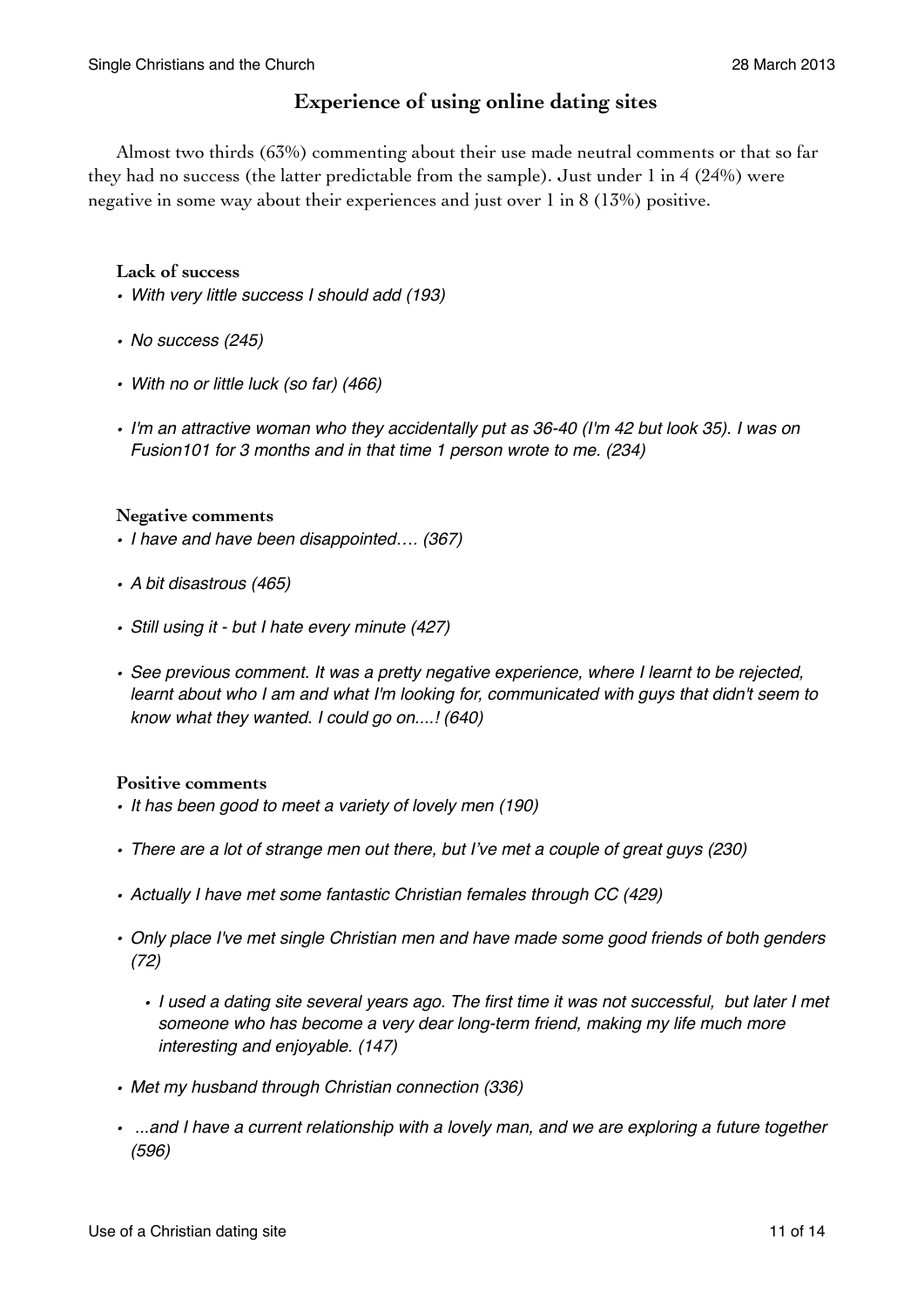#### **Want to meet someone local**

The largest category of specific comment was about the need for potential partners to be local.

- One thing is location. People often live quite a distance away from where I am. I don't have a car and having been in long distance relationships previously I don't really want to be another. Its not always practical to move house or job or travel. (271)
- I have used and met some lovely men of which I am still friends with most however no-one lives in the area I do and it is hard to do long distance, men aren't interested in that. (377)
- Also most people lived miles away from me and I can't see the point in a distance relationship of any kind. (152)
- Good way to meet Christians but often the reason you've not met a person is they are not local which makes forming a relationship difficult (472)
- Not enough local people on there and I don't want a long-distance relationship (124)
- Again, these sites tend to have "quality" men 40 years and under. Any "quality" Christian men aged 50+ who live anywhere near to me, are few and far between. A lot of Christian Introduction Companies state that "distance should not be an obstacle" - it definitely is. (148)

#### **Gender generalisations**

As a result of experience with online dating sites, many made generalisations about the other gender. There were disproportionately more generalised comments made about men by women than made by men about women.

#### **Women on men**

General approbation included adjectives about men such as 'timid', 'needy', 'boring and a bit pathetic', 'poor calibre' and 'weird guys and losers'. Particularly for those women over 40, they noted that men were 'unrealistic' in wanting someone either '5-10 years younger' or '20 years younger' with whom to have children. Others noted that they thought men didn't want women [already with] children.

They also recognised that men may not find the medium totally comfortable in that they find it harder than women to present themselves in writing: 'bad at representing themselves through writing' 'profiles hopeless quality'.

## **Men on women**

Men made far fewer generalised statements about women. They focussed around three areas:

- About the women on the dating site: 'lots of time-wasting fussy women' 'lots of strange women'.
- About the lack of response from women: 'difficult to get responses from women', 'the ones I like never message or reply back'.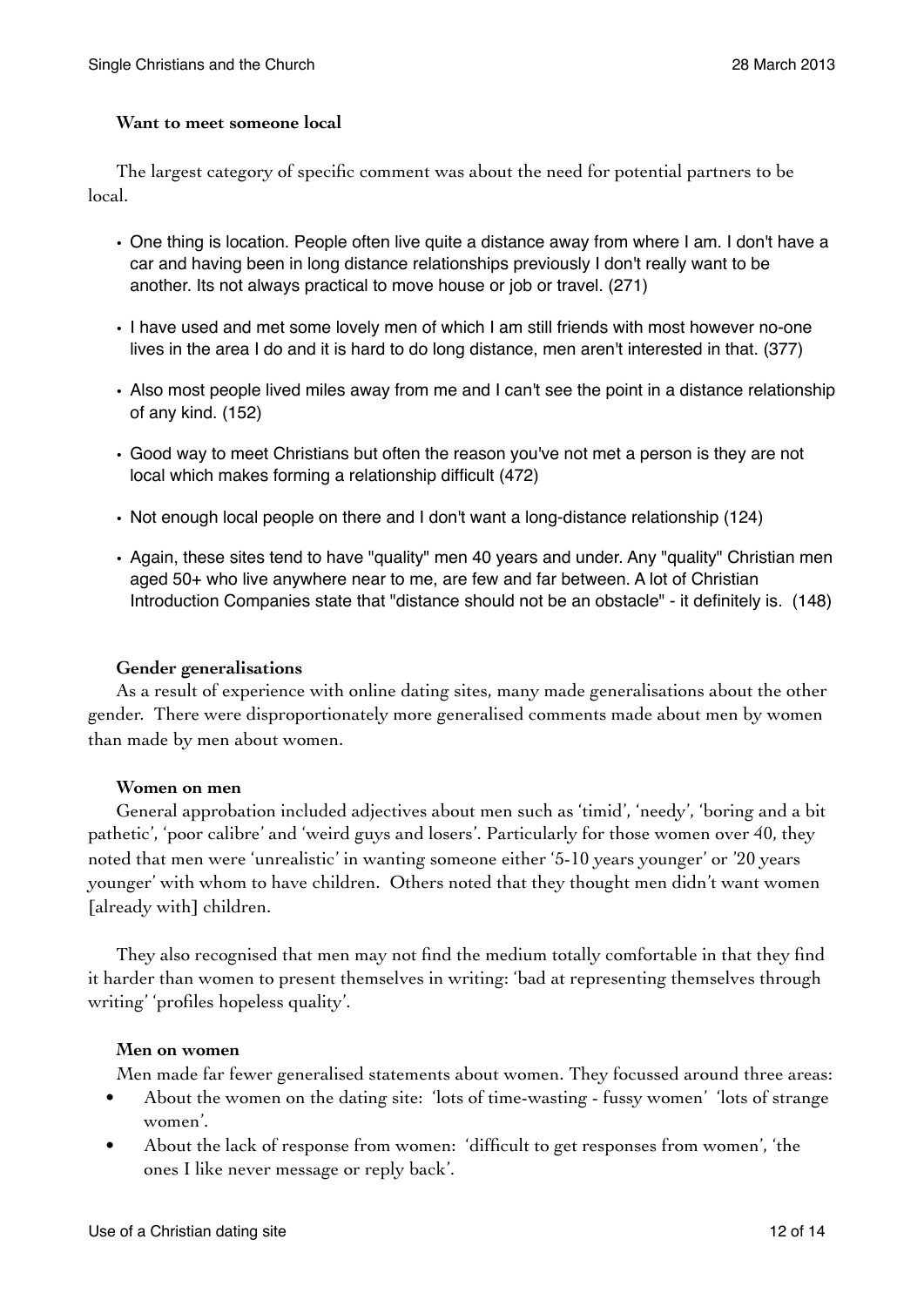- About meeting: 'women are happy to email, but when it comes to meeting, suddenly decline'.
- *• Also internet dating tends to attract far too many people who are unwilling to take a risk girls who might like the idea of finding someone, but want to keep their distance from anything that might look like a date (as well as guys who don't have the guts to ask a girl out in real life). In real life, I am a popular guy and don't have too many problems getting dates, but most girls I contacted on CC just were not willing to give anything a chance - and often just openly admitted that they were "not ready". (378)*

## **Self-reflection**

Comments that thoughtfully reflected their own individual behaviour or attitudes were further analysed. The majority of these noted the time and effort involved and how they had probably not invested enough or were not willing to do so. The second most frequent reflection by women was about the fear of dating, many signing up but hiding their profiles so that they could not be found.

## **Need for time and effort**

The greater proportion noted that they had made insufficient effort to be successful:

- *• Have to be serious and put time in and I'm not (166)*
- *• I don't have energy or time or both (367)*
- *• Not particularly pro-active (588)*
- *• I wasn't committed enough to make it a success (616)*

## **On gaining the courage**

The second most frequent was admitting the fear in dating, mostly from women:

- *• I tried but bottled out (77)*
- *• I have joined dating websites but keep my profile hidden. I don't have the courage to contact men via the Internet. (607)*
- *• Yes, I have, but too scared to contact anyone I like (178)*
- *• I get as far as inputting my details, but then I chicken out! (508)*
- I have 'browsed' some website but been too worried about meeting strange people to take it *any further! (23)*

#### **Other comments**

And there were some other comments such as:

- *• Either I'm too picky or not desperate enough (438)*
- *• Truly can't think of what kind of person I am or who I would suit (550)*